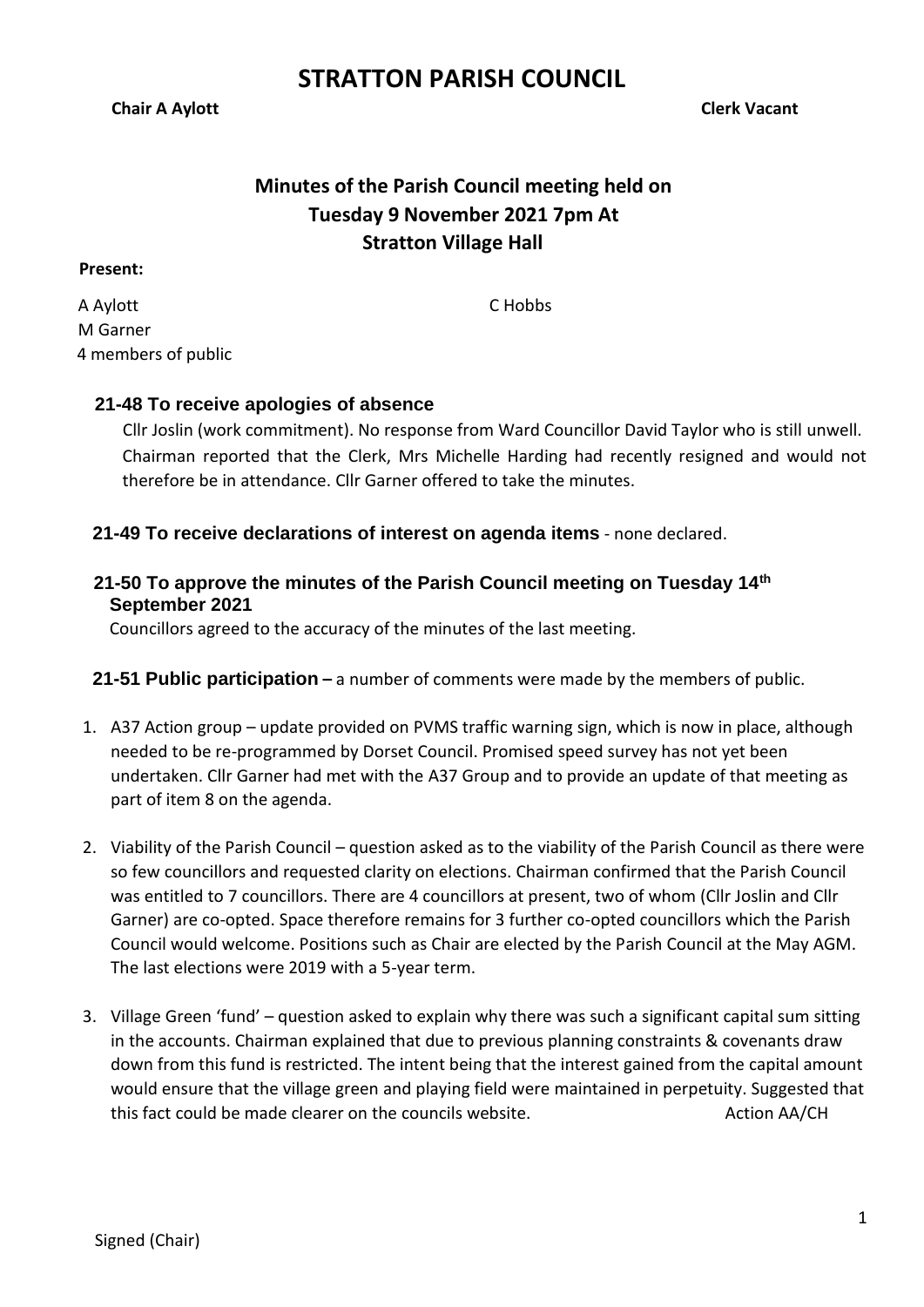**Chair A Aylott** Chair A Aylott Chair A Aylott Chair A Aylott Chair A Aylott Chair A Aylott Chair A Aylott Chair A Aylott Chair A Aylott Chair A Aylott Chair A Aylott Chair A Aylott Chair A Aylott Chair A Aylott Chair A Ay

#### **21/52 Finance**

1. Hedgehog Signs – it was agreed that the proposed signs would be ordered, part funded by the council from General Maintenance and part by donations. Council will arrange fitting (Cllr Garner). Chairman to check and see if order has been placed. Action AA

#### 2. Income and Expenditure

Details of income received, and expenditure made since the previous meeting was circulated:

#### **Accounts to 9th November 2021**

Monies in the Village Green account cannot be used for any other purpose

| Account                           | Parish                                           | V/Green               | Parish Plan      | <b>VAT</b>    | Balance               |  |  |  |
|-----------------------------------|--------------------------------------------------|-----------------------|------------------|---------------|-----------------------|--|--|--|
| Balance b/f<br>Receipts           | 15,265.21<br>2,810.00                            | 38,839.62<br>2,180.00 | 1,419.56<br>0.00 | 73.51<br>0.00 | 55,450.88<br>4,990.00 |  |  |  |
| Payments                          | 738.68                                           | 3,170.66              | 0.00             | 652.11        | 4,561.45              |  |  |  |
| Balance c/f                       | 17,336.53                                        | 37,848.96             | 1,419.56         | 725.62        | 55,879.43             |  |  |  |
| Receipts                          |                                                  |                       |                  |               |                       |  |  |  |
| Parish                            |                                                  |                       |                  |               |                       |  |  |  |
|                                   | Dorset Council - Precept 2 <sup>nd</sup> Tranche | 2,810.00              |                  |               |                       |  |  |  |
| <b>Village Green</b>              |                                                  |                       |                  |               |                       |  |  |  |
|                                   | Dorset Council - Precept 2 <sup>nd</sup> Tranche | 2,180.00              |                  |               |                       |  |  |  |
| Total                             |                                                  | 4,990.00              |                  |               |                       |  |  |  |
| Payments                          |                                                  |                       |                  |               |                       |  |  |  |
| Parish                            |                                                  |                       |                  |               |                       |  |  |  |
| 123 Reg - Hosting                 |                                                  | 115.06                |                  |               |                       |  |  |  |
|                                   | Fleur Graphics - Cards and Newsletter            | 46.80                 |                  |               |                       |  |  |  |
|                                   | Clerk - Salary and Expenses Oct/Nov 2021         | 444.60                |                  |               |                       |  |  |  |
| HMRC - Paye                       |                                                  | 81.20                 |                  |               |                       |  |  |  |
| DAPTC - Training                  |                                                  | 78.00                 |                  |               |                       |  |  |  |
| <b>Village Green</b>              |                                                  |                       |                  |               |                       |  |  |  |
|                                   | Dorchester Timber - Wood for Repairs             | 132.19                |                  |               |                       |  |  |  |
| Quickfast - Screws for Repairs    |                                                  | 7.13                  |                  |               |                       |  |  |  |
|                                   | R. Healey - VG Fence Posts and Play Area         | 45.00                 |                  |               |                       |  |  |  |
|                                   | Dorset Council - Village Green grass cutting     | 1,607.76              |                  |               |                       |  |  |  |
|                                   | Dorset Council - Playing Field grass cutting     | 1,685.71              |                  |               |                       |  |  |  |
| AG Tree Services - Hedge Trimming |                                                  |                       | 318.00           |               |                       |  |  |  |
| Total                             |                                                  | 4,561.45              |                  |               |                       |  |  |  |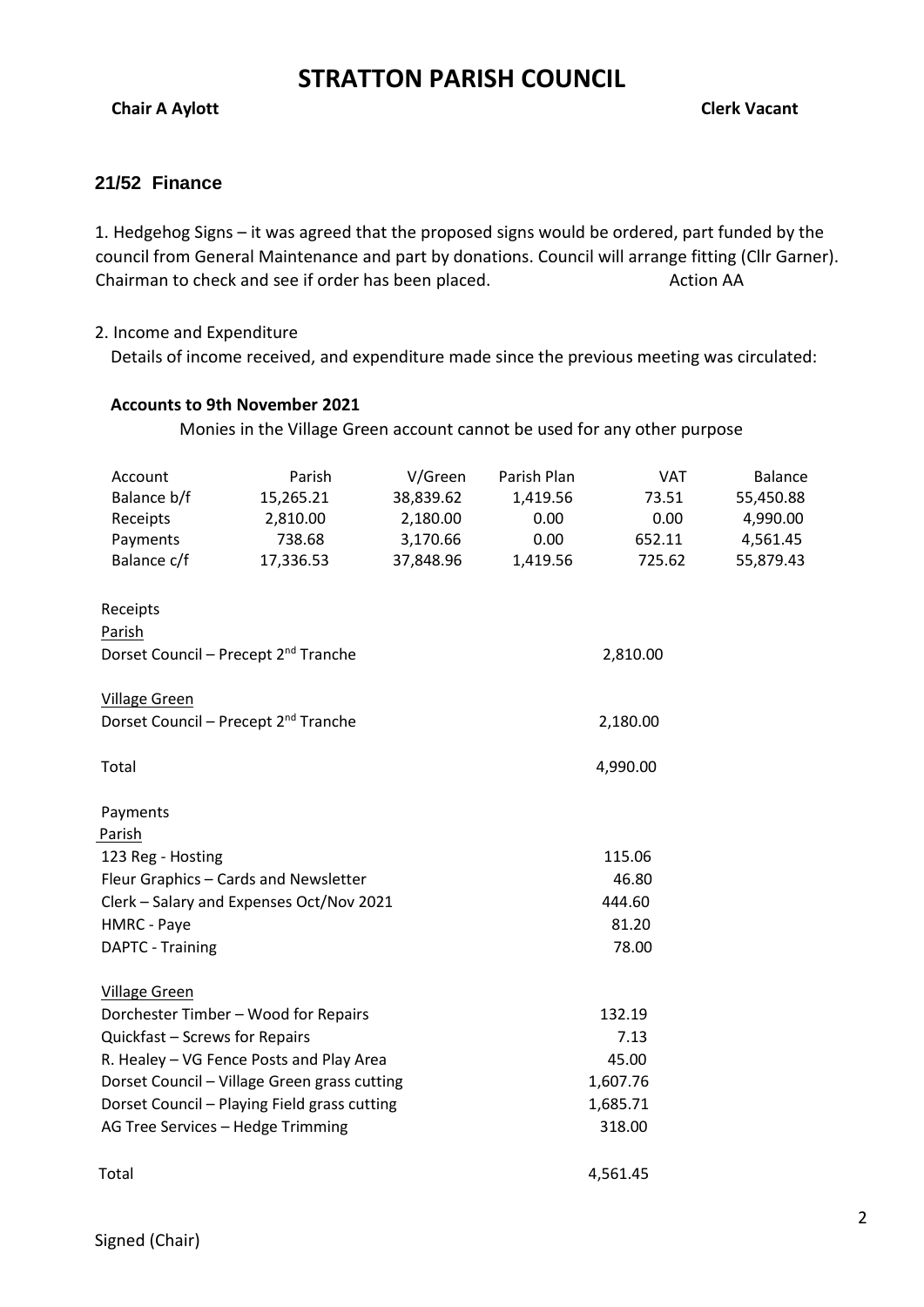#### **Chair A Aylott** Chair A Aylott Chair A Aylott Chair A Aylott Chair A Aylott Chair A Aylott Chair A Aylott Chair A Aylott Chair A Aylott Chair A Aylott Chair A Aylott Chair A Aylott Chair A Aylott Chair A Aylott Chair A Ay

- 3 Budget Monitoring report not seen, but Chairman confirmed that there were no known problem areas, agreed that detail would be checked. Action AA
- 4. Consider S137 applications received. Proposed schedule of allocation of grants agreed. St Mary's School, Charminster - £100, Charminster Guides - £100, Dorchester Youth and Community Centre - £100, Stratton Defibrillator £80, Samaritans - £50, Woman's Aid - £50 and Royal British Legion - £25. A Caveat on the grant to Defibrillator Group was discussed and agreed.
- 5. No separate budget report for 2021/22 was presented. Sufficient detail covered in Note 2. for this heading.
- 6. To consider the budget for 2022/23.

Precept for 2022/23 was discussed by councillors and proposed budget agreed. This would result in an increase to the precept of £1,000, up to £11,000 (an increase of under £4 per household for the year). Proposed budget appended - Appendix A.

7. Review of practices – Councillors met with the Clerk on 3 November to carry out a review of the current administrative 'ways of doing things' with a view to adopting or adapting new ways of working. A prioritised list was drawn up and agreed; Councillors will consider the capacity to action the recommendations given the recently vacant clerk's post. It was agreed that a sum (£25k) would be used from the council's balances and put into a Fixed Bond to provide additional interest at some point in time.

## **21-53 Planning**

- 1. P/HOU/2021/01627- 2 Dorchester Road no objections raised
- 2. P/HOU/2021/03878 supported by the council
- 3. P/PABA/2021/04041 Erection of agricultural storage barn Park Farm no comment.

#### **21-54 To receive reports of General Maintenance**

- 1. Play Area No progress to report. Action (to canvas parents of younger children about what they would like to see as replacement play equipment) carried forward. Action MG
- 2. Queens Green Canopy Project Chairman confirmed that the council has now written to the Environment Agency to enquire about the feasibility of a flower meadow/tree planting scheme on the playing field.
- 3. Others
	- a. Chairman confirmed that repairs to the climbing frame in the play area are underway. Scope a little more extensive than anticipated. Agreed to replace rotten components when required.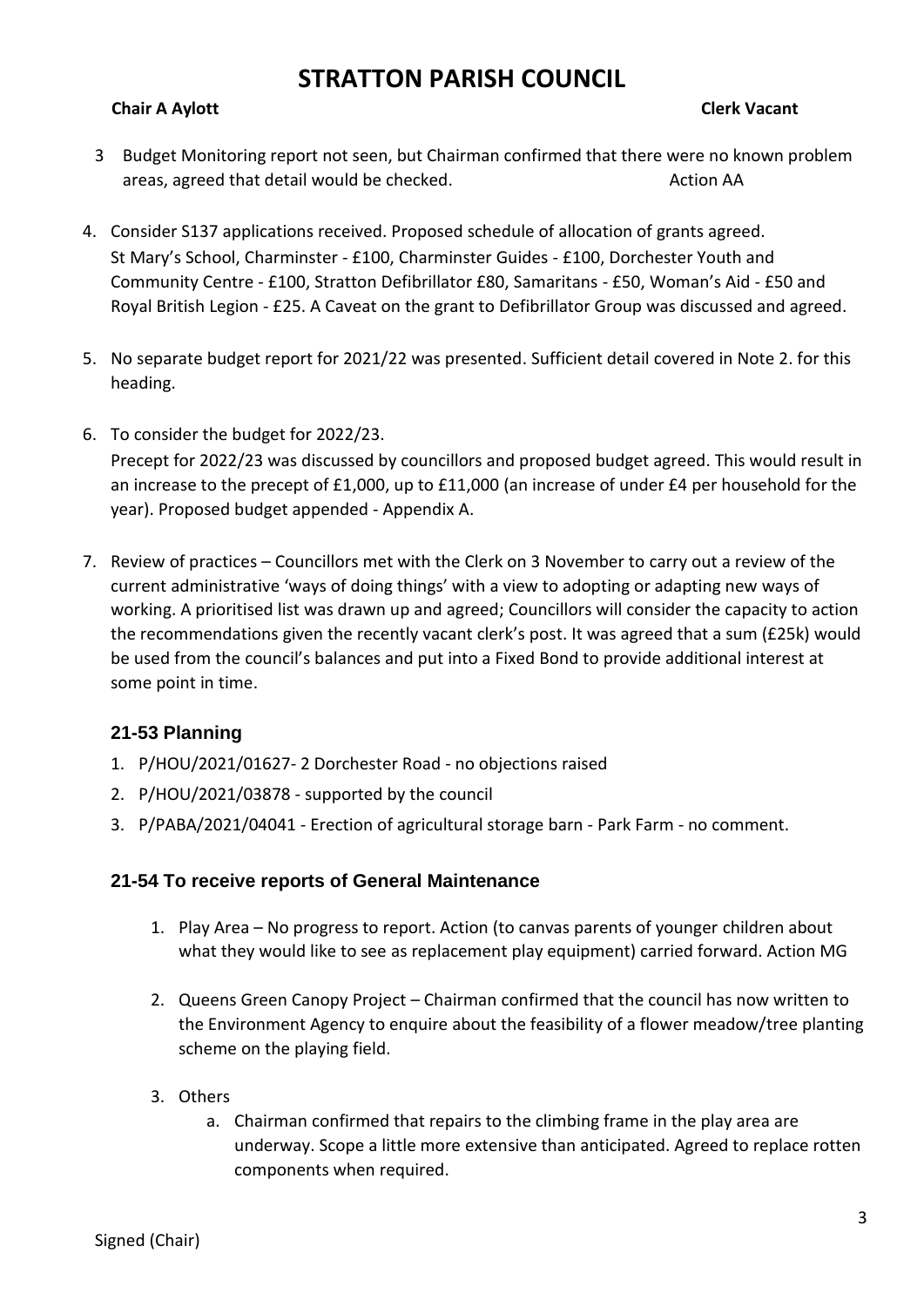#### **Chair A Aylott** Chair A Aylott Chair A Aylott Chair A Aylott Chair A Aylott Chair A Aylott Chair A Aylott Chair A Aylott Chair A Aylott Chair A Aylott Chair A Aylott Chair A Aylott Chair A Aylott Chair A Aylott Chair A Ay

b. Chairman to chase contractor to repair gate to playing field (post meeting note – this has now been done confirmed by Cllr Garner).

## **21-55 Highways and Rights of Way**

- 1. Frampton & Grimstone Halt Project it was noted that the council have not been approached about this project. Neither have other Parish Councils in the area. Notwithstanding, it was, after some debate, agreed that the council's position would be to review the potential reopening on its merits once further information was provided. The council remains open to any improvements to public transport services for the Parish.
- 2. Bus Back Better review deferred due to Cllr Joslin's absence. Action SJ
- 3. A37 Action Group Cllr Garner provided a narrative update on the meeting with the A37 Action Group. A proposed email to Dorset Council from Cllr Garner on behalf of both the council and Action Group had been circulated. After debate, the majority of councillors present felt that the proposed wording did not entirely reflect the Parish Council's historical involvement with this issue. Action AA/MG

## **21-56 To receive the correspondence report for information**

- 1. The correspondence report was circulated by the Clerk prior to the meeting. Specific items for discussion.
	- a. Electric Vehicle & Solar Power Cllr Garner updated the council following integration with Dorset Council &  $3<sup>rd</sup>$  party providers. In brief there does appear to be a feasible scheme to develop with some grant or  $3<sup>rd</sup>$  party funding available. Potentially two projects – solar panels on the Village Hall (although this is not a Parish Council asset) and community Electric Vehicle (EV) charging. After debating it was concluded that there was not a majority desire to progress either element of the project by the Parish Council at this moment in time. Cllr Garner will keep in contact with Dorset Council and others and keep the council appraised of relevant future developments.
	- b. Dog mess Cllr Hobbs will follow up with Cllr Joslin for additional signage in the areas worst affected by this spike in anti-social activity. Cllr Hobbs to reinforce the councils concerns with an announcement on the Parish Website and an article in the Chalk Stream. Cllr Joslin requested to update on provision of any further signage. Action CH/SJ

## **21-57 To consider items for the next meeting on 11th January 2022**

Highways A37, New Clerk, Review of Practices, Play area, and Bus back.

**21-58 Public participation –** comments from the public,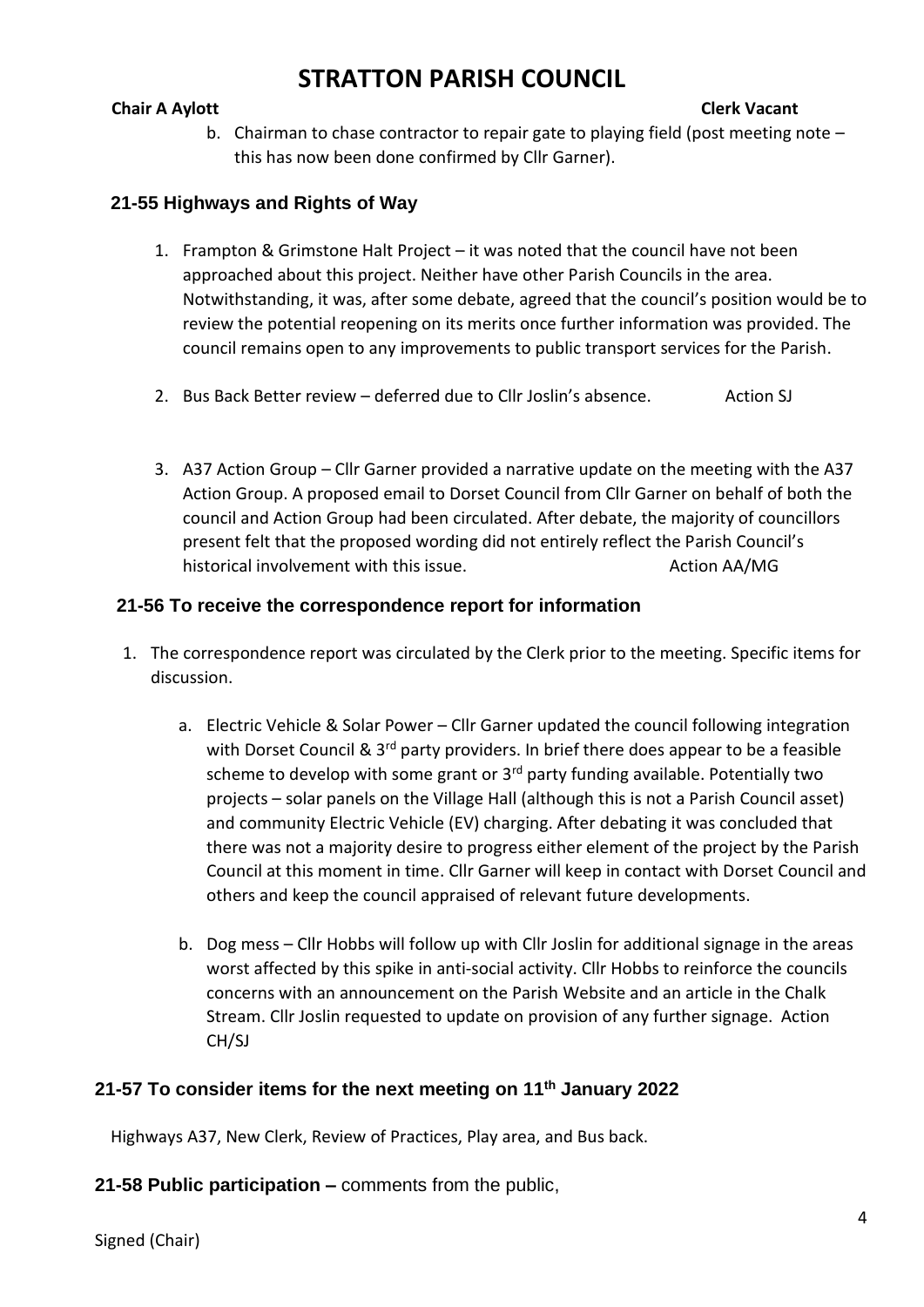#### **Chair A Aylott** Chair A Aylott Chair A Aylott Chair A Aylott Chair A Aylott Chair A Aylott Chair A Aylott Chair A Aylott Chair A Aylott Chair A Aylott Chair A Aylott Chair A Aylott Chair A Aylott Chair A Aylott Chair A Ay

- 1. Concern raised that the council appeared to be holding meetings 'behind closed doors'. Chairman confirmed that a working group had been discussing potential administrative changes which would benefit the operation of the council in the future.
- 2. A plea to make the Parish Council's accounts clearer particularly with regard to the constraints around the village green fund.
- 3. Pointed out that the normal 'visual' presentation on the propped budget for 2022/23 did not take place, and this caused difficulties for members of public attending to understand the figures being mentioned. Chairman apologised for that but confirmed that the full budget spreadsheet would be attached to the meetings minutes as an Appendix. Action AA
- 4. Councillors were asked whether the Parish Council had or was intending to make plans for the Queen's Jubilee – Councillors confirmed that due to lack of councillors that is not something which the council can lead at the moment.
- 5. A member of the Defibrillator Group confirmed that the group would ensure the caveat discussed by the council would be agreed to.

Meeting closed at 9.15pm